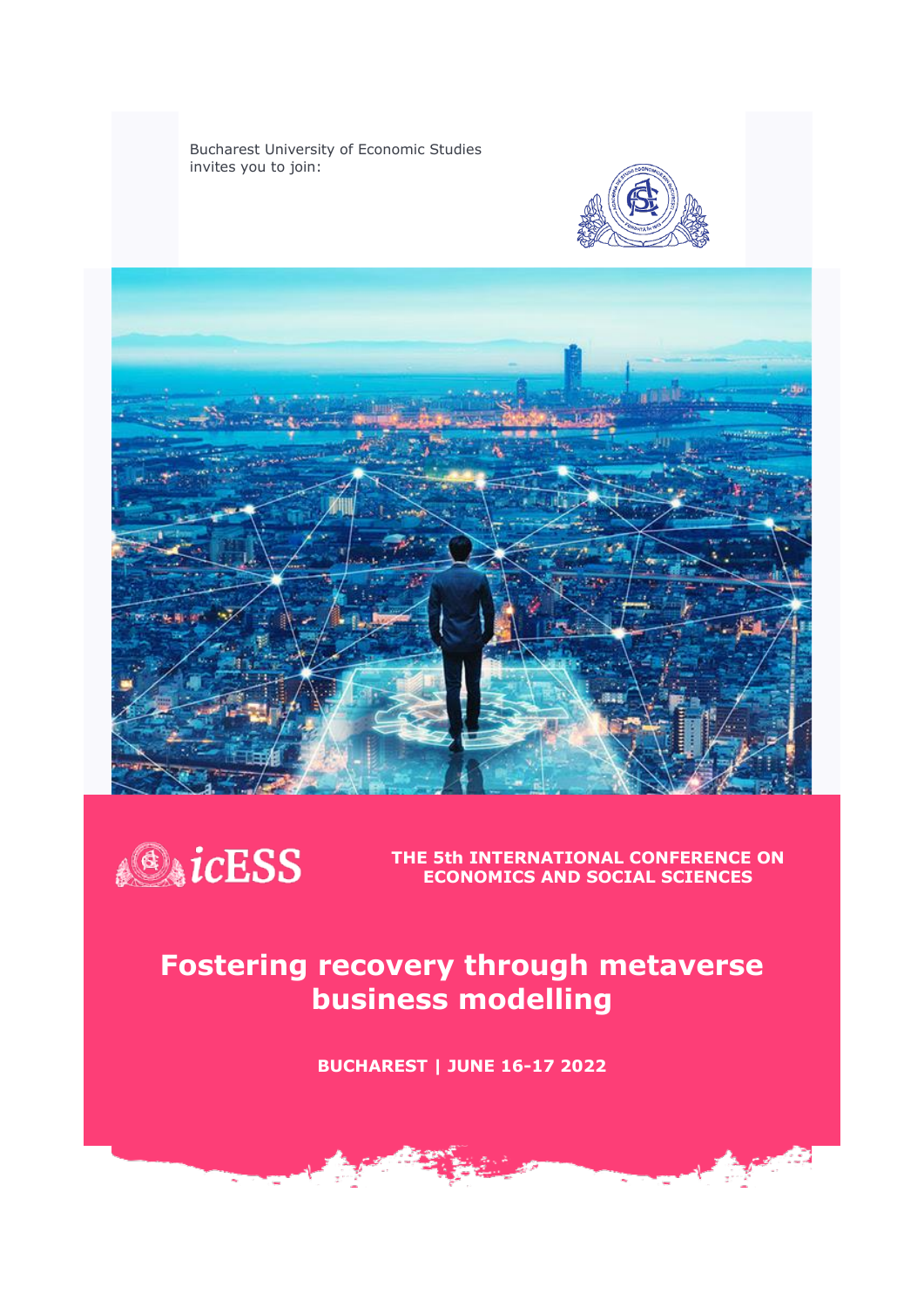## **Minitracks**



Innovative Strategies and Models in Higher Education



Applied Economics and Statistics and Data Science



Looking into the Future of a Legal Metaverse?



Financial Perspectives in Turbulent Times



Digital Leadership and Resilient Entrepreneurship in the Metaverse Era



Digitalization Impact on Economic Recovery in the Context of the Covid-19 Pandemic



Resilient Agri-food and Environmental Systems for Sustainable Development and Agile Entrepreneurship



Current Challenges within Demographic Data: measurement, collection, retrieval, analysis and reporting



Building Business in Times of Crisis through Entrepreneurship





Marketing and Sustainability The Role of Innovation in Public and Private Organizations within the Context of Digital Transformation



The Role of Accounting Frameworks and Digitalization in Fostering Recovery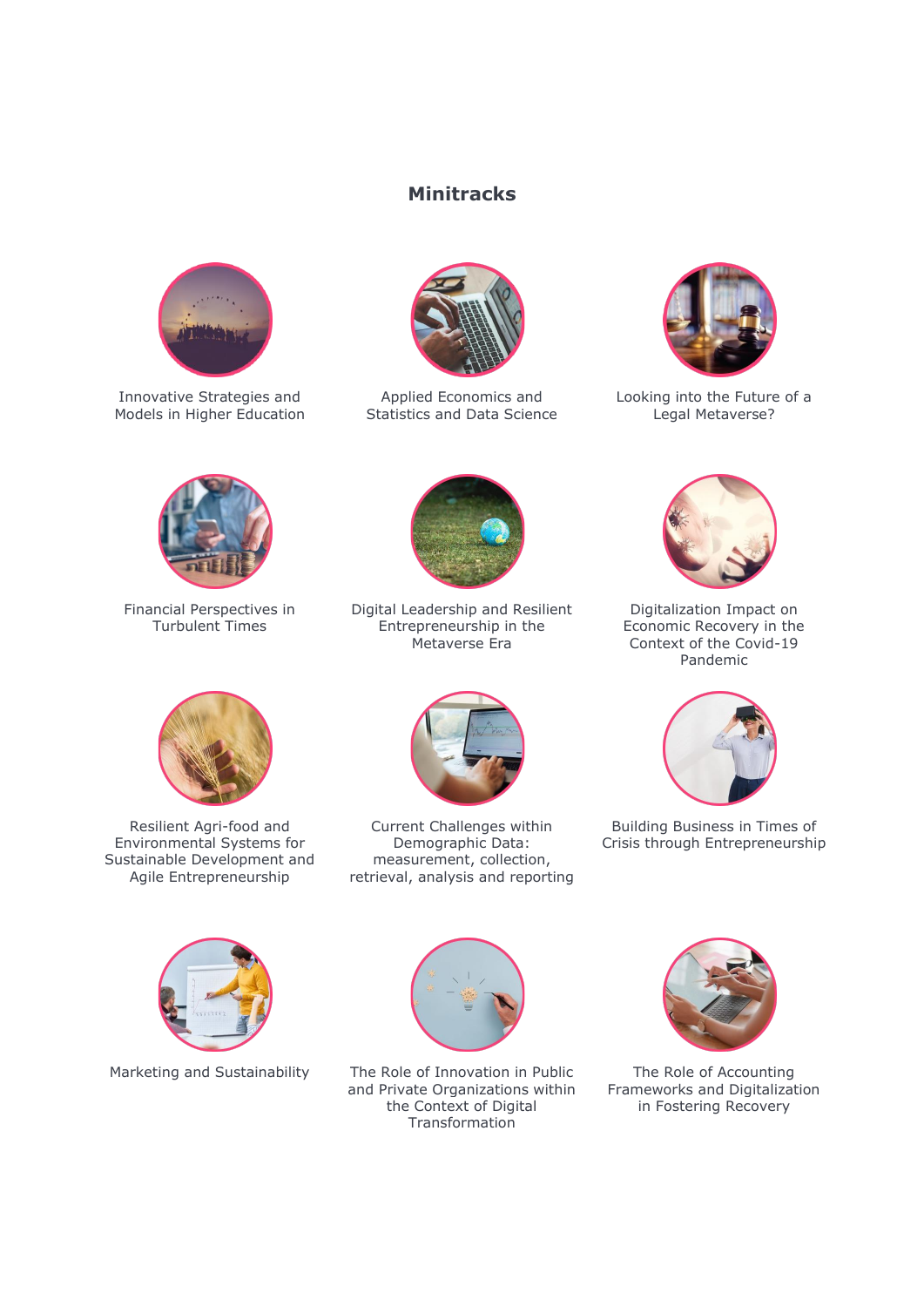

Global World after Crisis: towards a new economic model

ï,





Experimental Economics Digital Disruption in Financial Markets - **Round Table**

**Agents** 



PhD International **Workshop**



**Submit [abstract](https://forms.gle/gmCxpSPES8hDxqau5) >**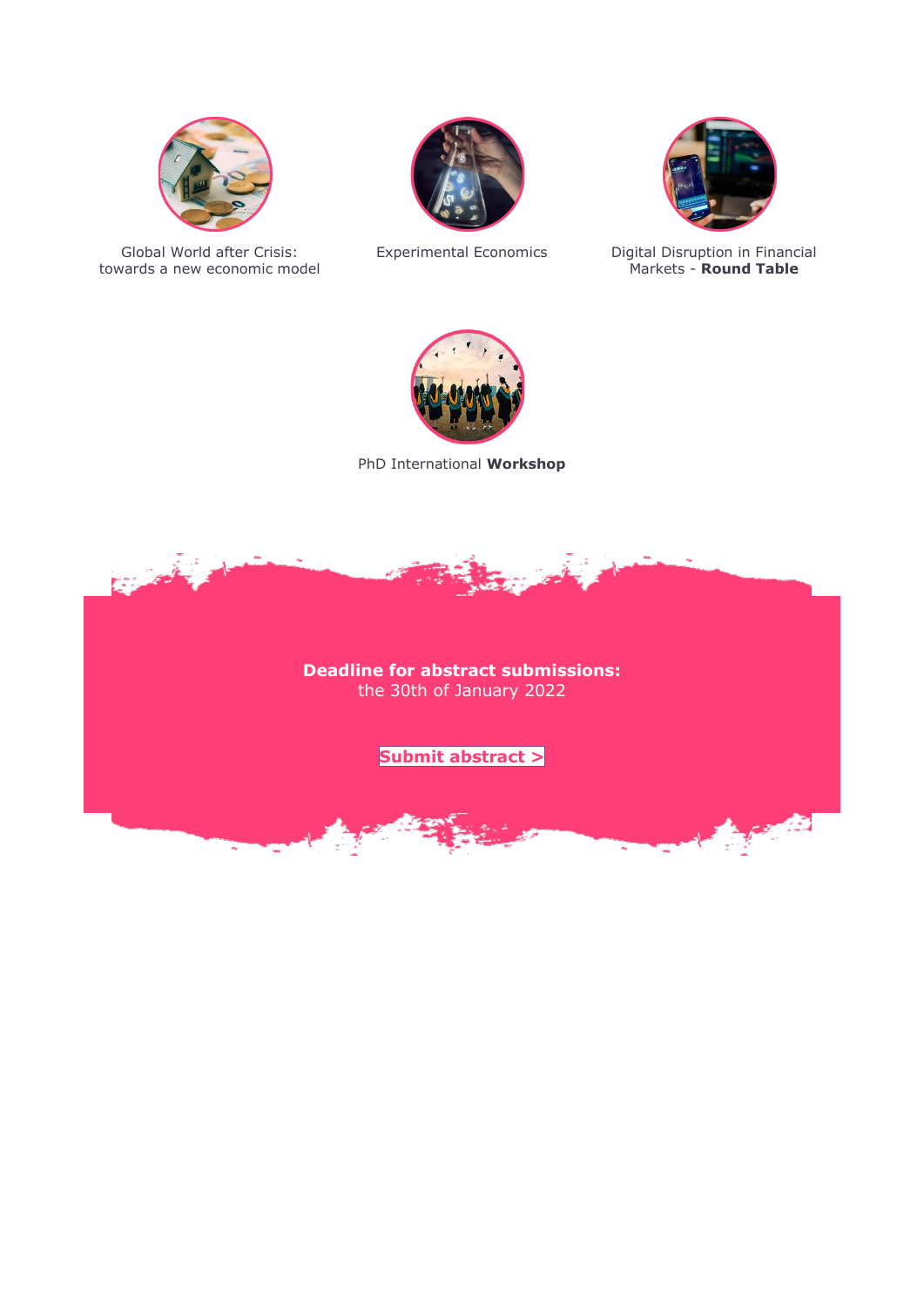# **Publication opportunities**



Journal of Theoretical and Applied Electronic Commerce Research

## **Digital Resilience and Economic Intelligence in the Post-Pandemic Era (special issue)**

The Journal of Theoretical and Applied Electronic Commerce Research (JTAER) is indexed in WoS, Scopus and other databases.

**[Learn](https://www.mdpi.com/journal/jtaer/special_issues/Digital_Resilience) more >**



#### Springer

### **Conference Proceedings**

These books are based on a selection of the best papers from ICESS.

**[Learn](https://link.springer.com/book/10.1007/978-3-030-86641-9) more >**



#### Sciendo (DeGruyter)

**Conference Proceedings**

Indexed in various international databases.